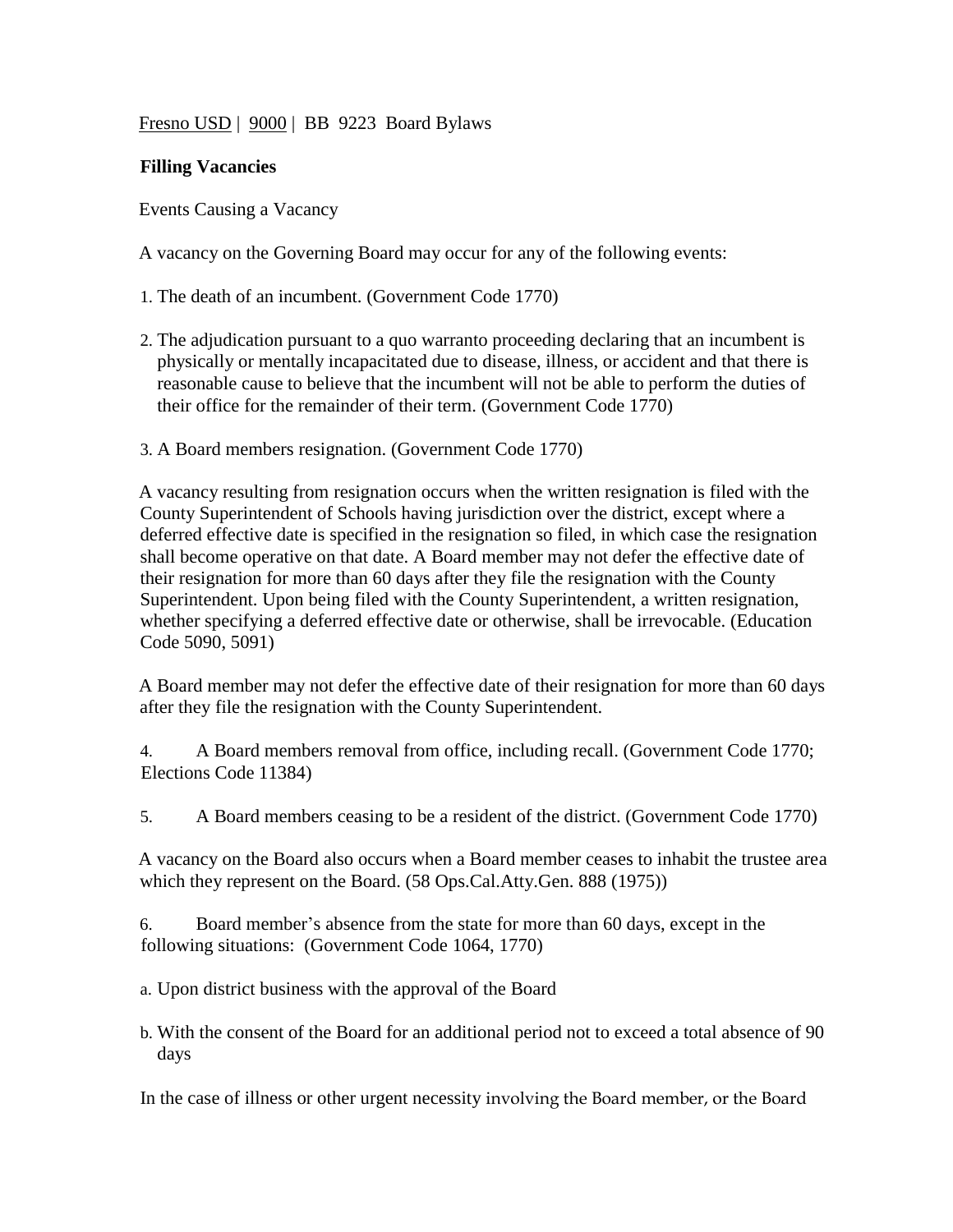member's spouse, child or parent, as defined by Family Medical Leave Act, and upon a proper showing thereof, the time limited for absence from the state may be extended by the Board.

c. For federal military deployment, not to exceed an absence of a total of six months, as a member of the armed forces of the United States or the California National Guard

If the absence of the Board member for this purpose exceeds six months, the Board may approve an additional six-month absence upon a showing that there is a reasonable expectation that the member will return within the second six-month period, and the Board may appoint an interim member to serve in their absence. If two or more members of the Board are absent by reason of these circumstances, and those absences result in the inability to establish a quorum at a regular meeting, the Board may immediately appoint one or more interim members, as necessary to enable the Board to conduct business and discharge its responsibilities.

The term of an interim member appointed in these circumstances shall not extend beyond the return of the absent Board member or beyond the next regularly scheduled election for that office, whichever occurs first.

7. A Board member's ceasing to discharge the duties of their office for the period of three consecutive months, except when prevented by illness, involving the Board member, or the Board member's spouse, child or parent, as defined by the Family Medical Leave Act, or when absent from the state with the permission required by law. (Government Code 1770)

8. A Board member's conviction of a felony or any offense involving a violation of their official duties or conviction of a designated crime resulting in a forfeiture of office (Government Code1770 , 3000-3003)

9. A Board member's refusal or neglect to file their required oath within the time prescribed. (Government Code 1770)

(cf. 9224 - Oath or Affirmation)

10. The decision of a competent tribunal declaring void a Board member's election or appointment. (Government Code 1770)

11. A Board member's commitment to a hospital or sanitarium as a drug addict, dipsomaniac, inebriate, or stimulant addict by a court of competent jurisdiction, in which case the office shall not be deemed vacant until the order of commitment has become final (Government Code 1770)

12. A "failure to elect" in which no candidate or an insufficient number of candidates have filed to run for a Board seat(s) (Education Code 5090, 5326, 5328)

Timelines for Filling a Vacancy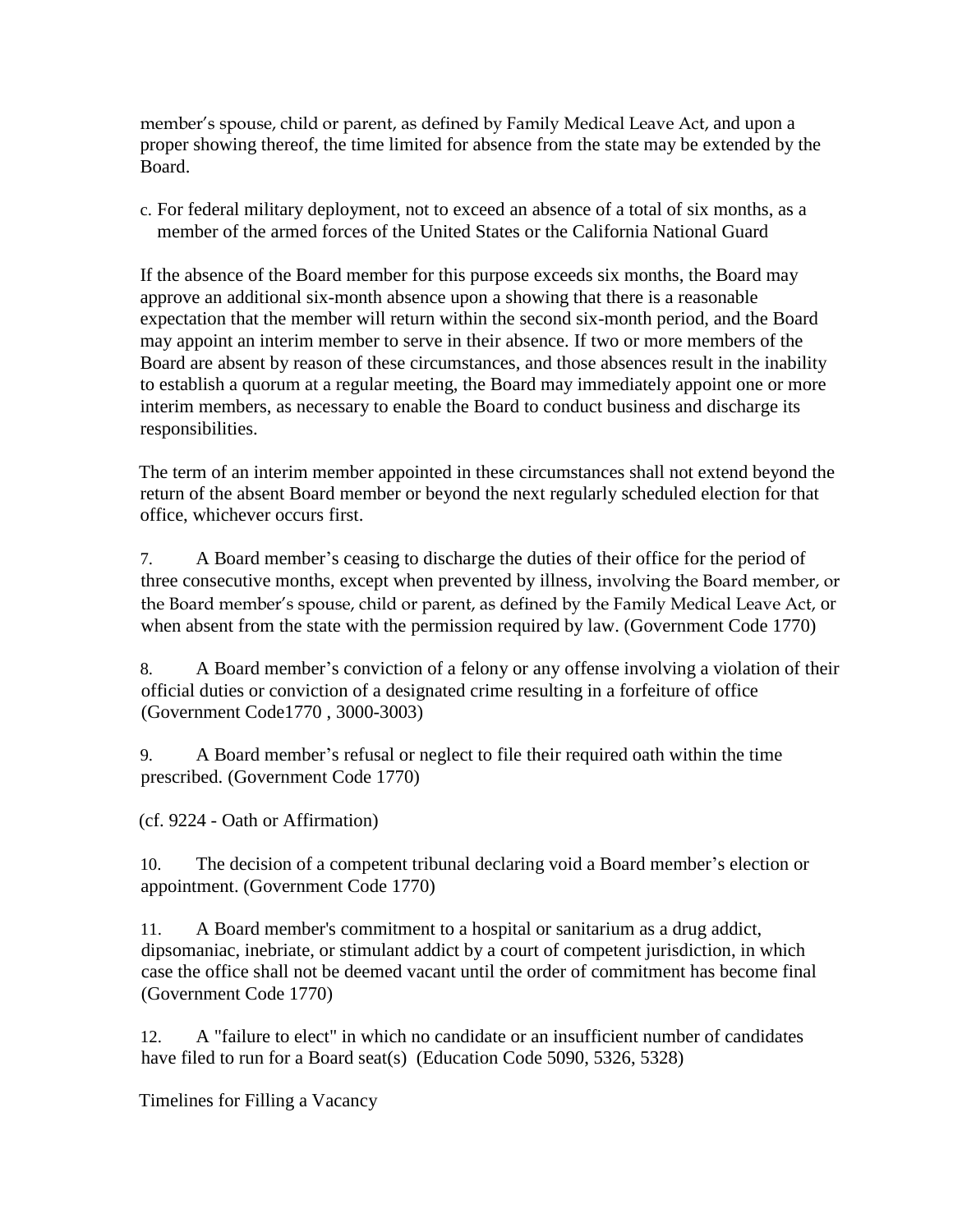When a vacancy occurs, the Board shall take the following action, as appropriate:

1. When a vacancy occurs within four months of the end of a Board member's term, the Board shall take no action. (Education Code 5093)

2. When a vacancy occurs longer than four months before the end of a Board member's term, the Board shall, within 60 days of the date of the vacancy or the filing of the member's deferred resignation, either order an election or make a provisional appointment, unless a special election is mandated as described in item #3 below. (Education Code 5091)

3. When a vacancy occurs from six months to 130 days before a regularly scheduled Board election at which the position is not scheduled to be filled, a special election to fill the position shall be consolidated with the regular election. The person so elected shall take office at the first regularly scheduled Board meeting following the certification of the election and shall serve only until the end of the term of the position which their was elected to fill. (Education Code 5093)

## Eligibility

In order to be appointed or elected to fill a vacancy on the Board, a person must meet the eligibility requirements specified in Education Code 35107.

(cf. 9220 - Governing Board Elections)

Provisional Appointments

When authorized by law to make a provisional appointment to fill a vacancy on the Board, the Board shall advertise in the local media to solicit candidate applications or nominations. A committee consisting of less than a quorum of the Board shall ensure that applicants are eligible for Board membership and announce the names of the eligible candidates. The Board shall interview the candidates at a public meeting, accept oral or written public input, and select the provisional appointee by a majority vote.

(cf. 9130 - Board Committees) (cf. 9323.2 - Actions by the Board)

Within 10 days after the appointment is made, the Board shall post notices of the actual vacancy, or the filing of a deferred resignation, and the provisional appointment. The notice shall be published in the local newspaper pursuant to Government Code 6061 and posted in at least three public places within the district. (Education Code 5092)

The notice shall contain: (Education Code 5092)

1. The date of the occurrence of the vacancy or the date of the filing of, and the effective date of, the resignation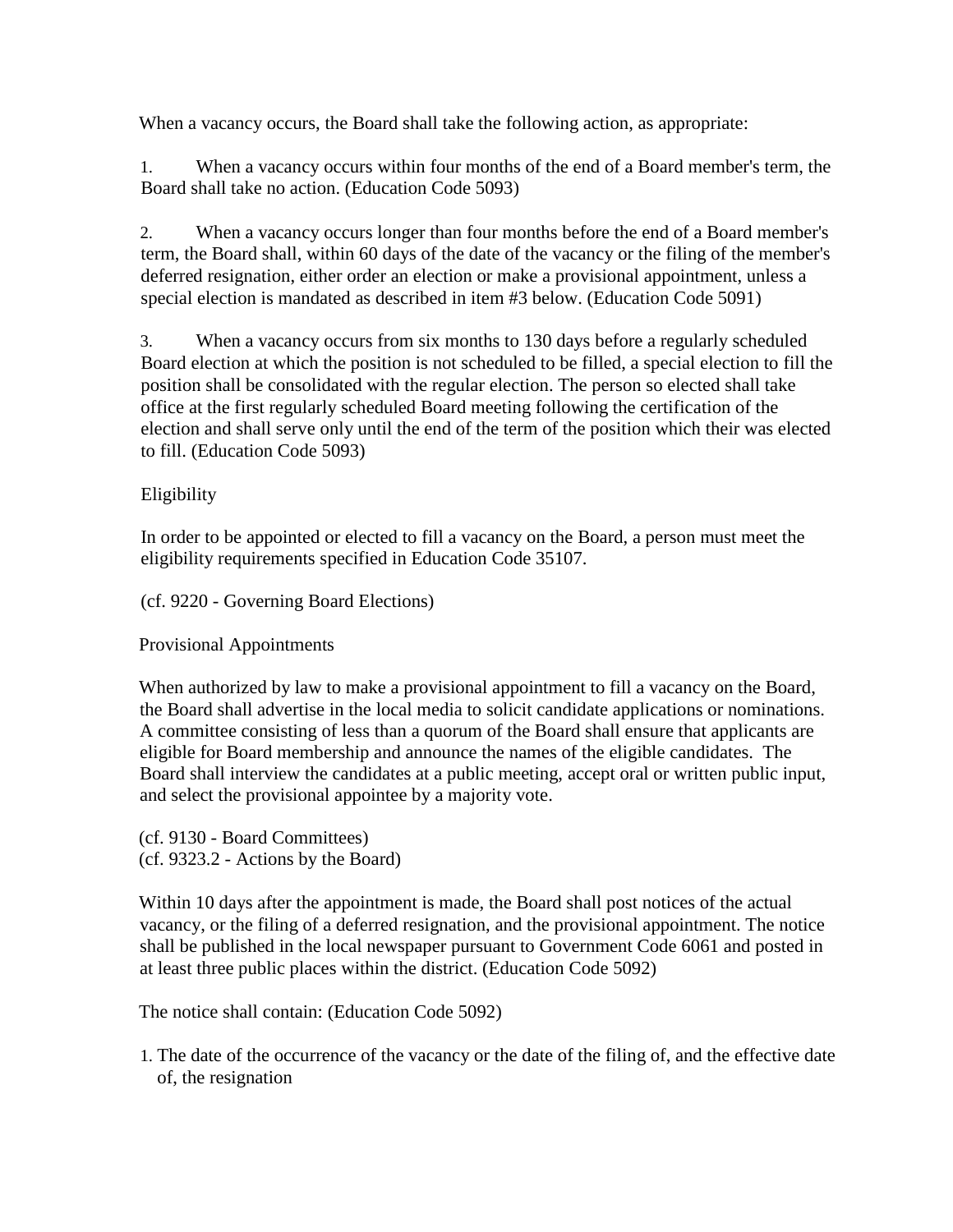- 2. The full name of the appointee
- 3. The date of appointment
- 4. A statement notifying the voters that unless a petition calling for a special election pursuant to Education Code 5091 is filed in the office of the County Superintendent of Schools within 30 days of the provisional appointment, it shall become an effective appointment

The person appointed shall hold office until the next regularly scheduled election for district Board members and shall be afforded all the powers and duties of a Board member upon appointment. (Education Code 5091)

Appointment Due to Failure to Elect

When a vacancy occurs because no candidate or an insufficient number of candidates have been nominated (i.e., a failure to elect) and a district election will not be held, the Board shall appoint a qualified person to the office. This appointment shall be made at a meeting prior to the day fixed for the election and the appointee shall be seated at the organizational meeting as if elected at the district election. (Education Code 5328)

(cf. 9100 - Organization)

When an appointment is being made because of a failure to elect, the district shall publish a notice once in a newspaper of general circulation published in the district, or if no such newspaper exists, in a newspaper having general circulation within the district. This notice shall state that the Board intends to make an appointment and shall inform persons of the procedure available for applying for the appointment. (Education Code 5328.5)

The procedure for selecting and interviewing candidates shall be the same as the procedures for "Provisional Appointments," as specified above.

*Fresno Unified School District does not harass, intimidate, or discriminate on the basis of race, color, ethnicity, national origin, ancestry, age, creed, religion, political affiliation, gender, gender identity or expression or genetic information, mental or physical disability, sex, sexual orientation, parental or marital status, military veteran status, or any other basis protected by law or regulation, in its educational program(s) or employment.*

Legal Reference:

EDUCATION CODE 5000-5033 Elections 5090-5095 Vacancies 5200-5208 Districts governed by boards of education 5300-5304 Elections 5320-5329 Order and call of election